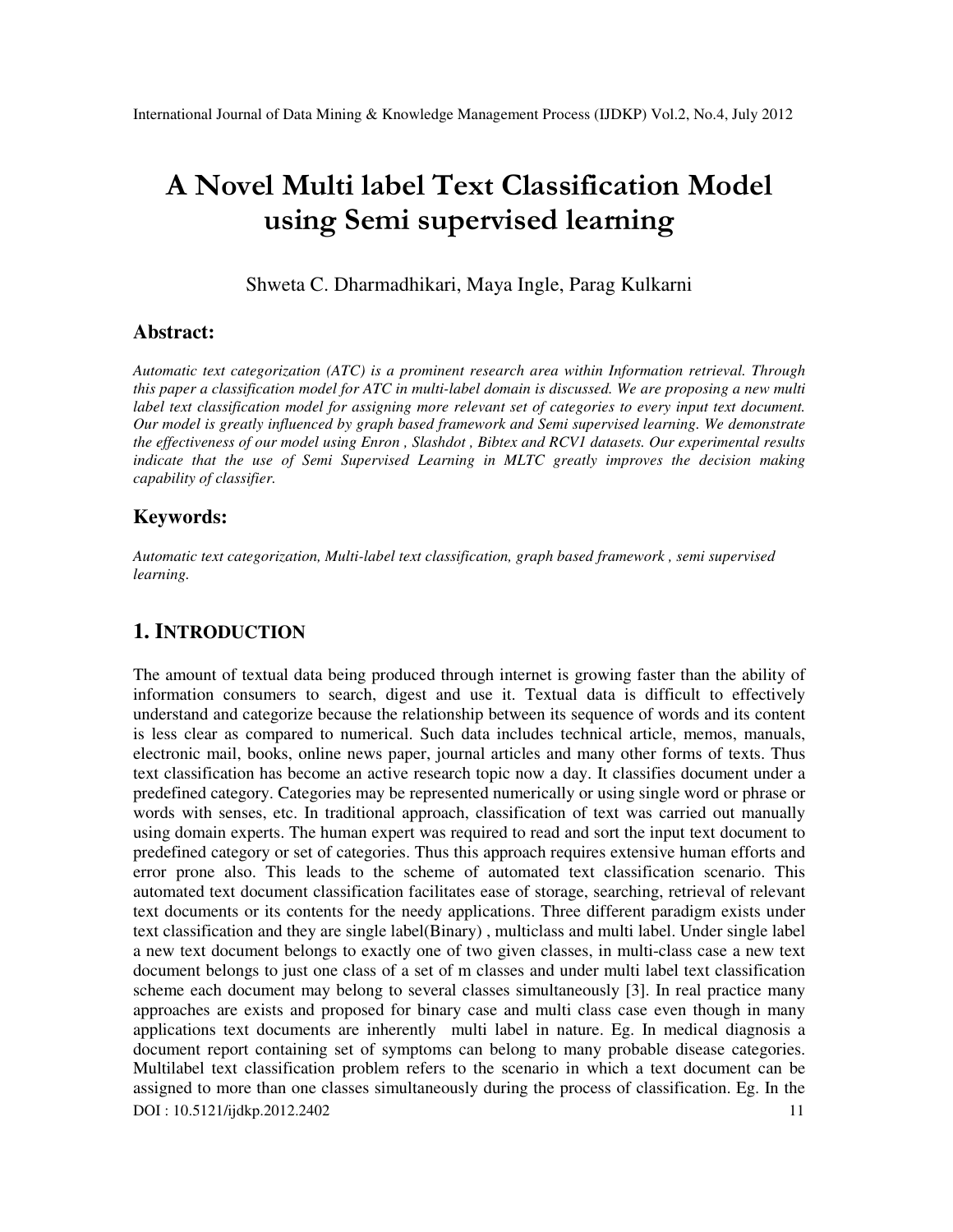process of classification of online news article the news stories about the scams in the commonwealth games in india can belong to classes like sports, politics , country-india etc. It has attracted significant attention from lot of researchers for playing crucial role in many applications such as web page classification, classification of news articles , information retrieval etc.

Many approaches are existing to implement multi label text classifier. Supervised methods from machine learning are more popular amongst these. But majority of existing approaches are lacking in considering relationship between class labels, input documents and also relying on labeled data all the time for classification. In real life unlabeled data is readily available whereas generation of labeled data is expensive and error prone as it needs human intervention. In many situations the available class labels are related to each other and consideration of this relationship can lead to better accuracy. Also, the abundantly available unlabeled data contains the joint distribution over features of a input dataset which may improve accuracy of overall classification process when used in conjunction with labeled data. So in our proposed classification model we are considering the class correlations and semi supervised learning scheme to learn the classifier to overcome the limitations of existing approaches. We are also trying to remove redundant data from input dataset as it affects performance of classifier.

All the existing approaches needs initial step of text document representation[16]. The common approaches are vector space model using various term weighting schemes such as Boolean , word frequency count , term and document frequency , entropy encoding etc. All of these are popularly known as BOW (Bag Of Words) approaches [17]. Even though these are widely used but these ignores use of structural and semantic information in classification which may significantly improves accuracy. Other alternative to bag of words representation is graph based representation. The graph based representation offers much better document representation as it also considers relationship among documents in the form of edge of the graph[16].

Through our paper we are proposing a classification model which is exploiting relationship between input and class labels as a graph with the setting of semi supervised learning to use unlabeled data effectively for classification along with labeled data. Through this set up we are aiming at improving decision making capacity of multi label text classifier. We apply the proposed framework on standard dataset such as Enron, Bibtex and RCV1 and Slashdot to test the performance.

The rest of the paper is organized as below. Section 2 describes literature related to construction of multi label text classification system ; Section 3 highlights overview of graph representation . Section 4 describes our proposed classification model followed by experiments and results in Section 5 , followed by a conclusion in the last section.

# **2. RELATED WORK / LITERATURE**

Multi label text classifier can be realized by using supervised, unsupervised and semi supervised methods of machine learning. In supervised methods only labeled text data is needed for training. Unsupervised methods relies heavily on only unlabeled text documents; whereas semi supervised methods can effectively use unlabeled data in addition to the labeled data[1][2].

The most traditional approach towards multi-label learning decomposes the classification task into multiple independent binary classification tasks, one for each category. But its major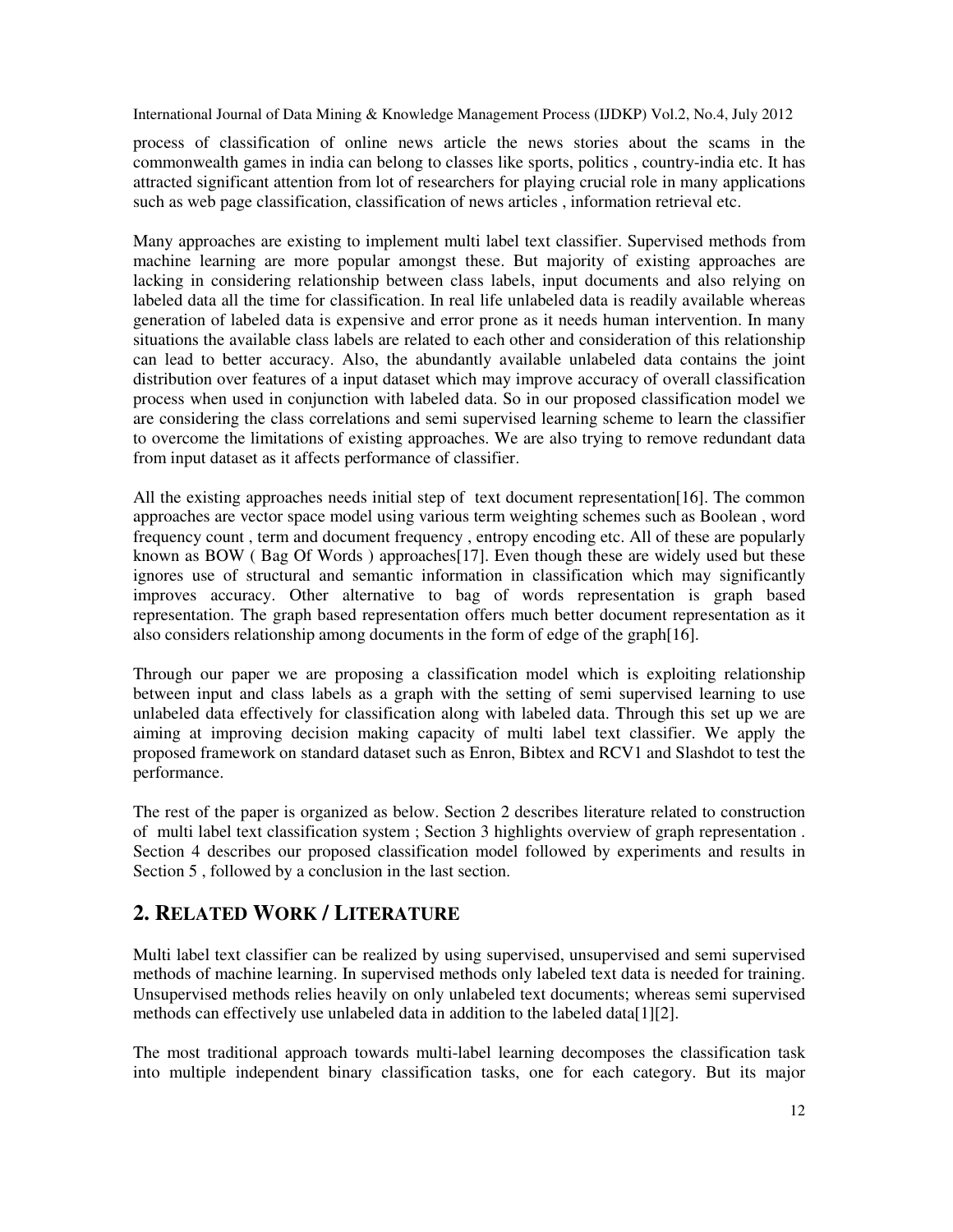drawback is that it can not scale to a large number of class labels and does not exploit relationship among class labels while predicting class labels of test documents[6]. Another general method is to learn the ranking function of category labels from the labeled instances and apply it to classify each unknown test instance by choosing all the categories with the scores above the given threshold. But these methods also do not exploit relationship among class labels[10]. Few other popular existing methods are binary relevance method, label power set method, pruned sets method, C4.5, Adaboost.MH & Adaboost.MR, ML-kNN , Classifier chains method etc[20]. But all these are lacking the capability of handling unlabeled data ie these are based on principle of supervised learning and these can not exploit class relationships.

Recently some new approaches for multi-label learning that consider the correlations among categories have been developed. Few eg. are generative model proposed by Ueda[26] , Bayesian model proposed by Griffiths [27] , Hierarchical structure considered by Rousu [28] , Maximum entropy method proposed by Zhu[29] , Latent variable based approach proposed by McCallum. But all these methods are also supervised in nature.

Traditional graph based semi-supervised methods only construct a graph at input instance level. It gives good results when there are no correlations among categories. But in many practical situations , there often exists relation among category labels. Therefore, in order to make use of the correlation information, we have not only constructed graph at input instance level but at category level also.

While designing a multi label text classifier the major objective is not only to identify the set of classes belonging to given new text documents but also to identify most relevant out of them to improve accuracy of overall classification process. Graph based approaches are known for their effective exploration of document representation and semi supervised methods explores both labeled and unlabeled data for classification that's why accuracy of multi label text classifier can be improved by using graph based representation of input documents and class labels in conjunction with label propagation approach of semi supervised learning[16][17].

Few approaches are proposed based on the combination of graph representation and semisupervised learning. In 2006 Liu, Jin and Yan proposed Multi-label classification approach based on constrained non negative matrix factorization [8]. In this approach parameter selection affects the overall performance of the system. Zha and Mie proposed Graph-based SSL for multilabel classification in the year 2008[9]. But this approach was purely intended for classification of video files and not for documents. Chen,Song and Zhang proposed Semi supervised multilabel learning by solving a Sylvester Eq in the year 2010 [10]. In this approach they constructed graph for input representation and class representation as well but this approach is getting slower on convergence when applied in the situation where large number of classes and input data exists. In 2009 Lee, Yoo and Choi proposed Semi-Supervised Non negative Matrix Factorization based approach [11]. But this approach was not specifically meant for multi-label text classification. Through our model we are proposing semi-supervised learning based multi-label text classification model in which graph based framework is employed in preprocessing step to improve the accuracy.

In our proposed model ,preprocessing stage exploits relationship between labeled and unlabeled documents by identifying structural and semantically relationship between them for more relevant classification through graph.; and during training stage semi supervised methods are used to propagate labels of labeled documents to unlabeled documents based on some energy function.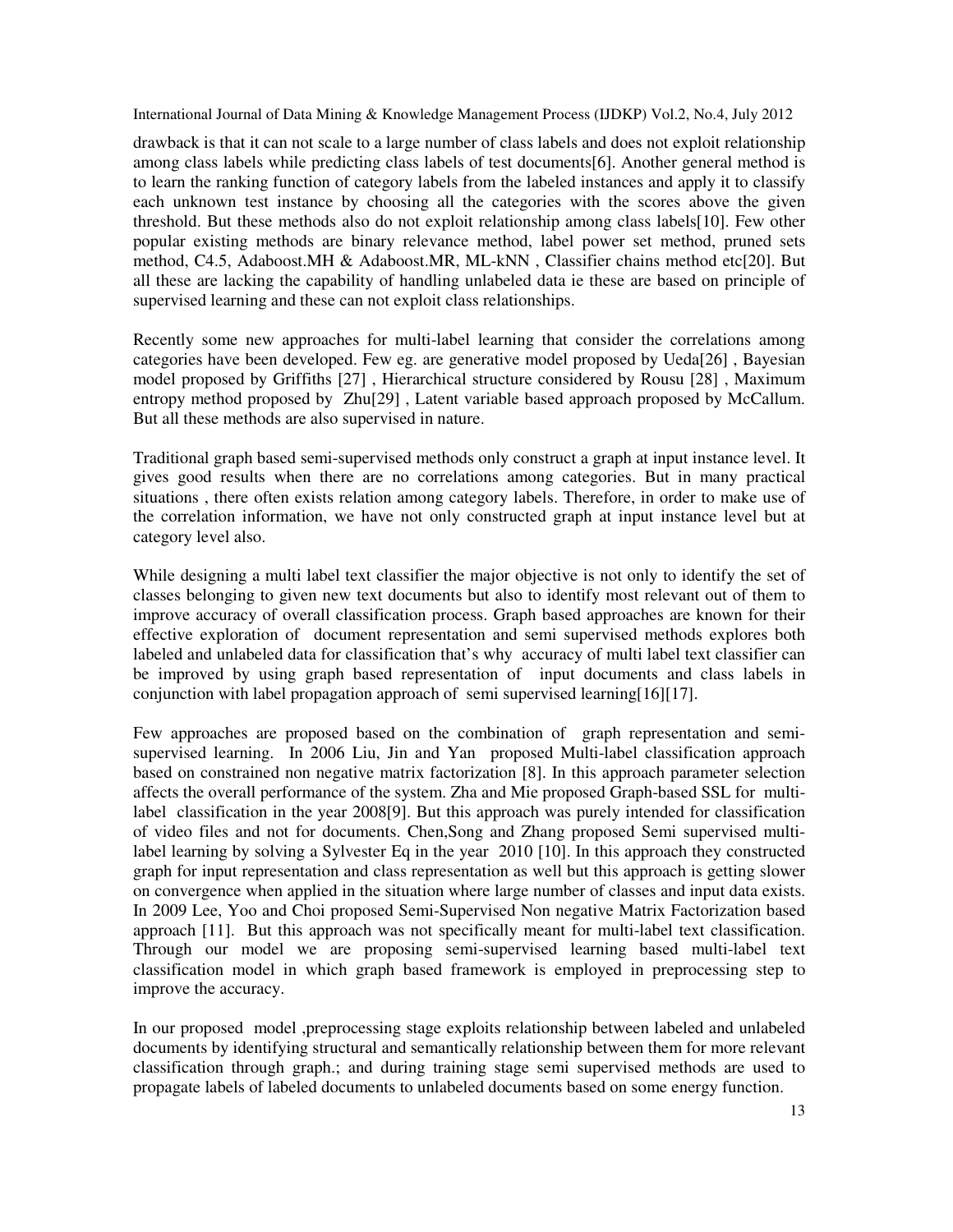# **3. MATHEMATICAL MODEL OF PROPOSED SYSTEM**

Our overall multi label classification system **S** is defined as follows:

 $S = \langle D, C, T, \emptyset \rangle$  where 'D' represents set of document corpus, 'C' represents set of classes, 'T' represents set of training set consisting of <document, class label set > pair.

 $\mathcal{O}'$  is multi label assignment function used to predict the set of labels for unlabeled documents  $\forall$  Ø: **D** → 2<sup>c</sup>.

Document corpus D is represented as  $D = \{d_1, \ldots, d_n\}$ , where n is the total number of documents in the document corpus. Out of these "l" no. of documents are labeled and remaining are unlabeled and represented by "u". Thus  $n = 1 + u$ .

Every document  $d_i$  in turn represented as  $m -$  dimensional feature vector and represented as:  $d_i = (d_{i1}, \ldots d_{im}).$ 

Similarly  $C = \{C_1, \ldots, C_n\}$  represents set of classes. Each of the class label represents set of classes,  $Ci = .$ 

T represents multi label training set as,  $T = \{(d_1, C_1), (d_2, C_2), ..., (d_i, C_i)\}.$ 

G(V,E) represents a connected graph, where V represents set of vertices corresponding to input document corpus. Thus total no. of vertices of graph equals to 'n', out of that 'l' no. of vertices are labeled and 'u' no. of vertices are unlabelled. The objective is to predict the labels of nodes 'u'.

# **4. PROPOSED ARCHITECTURE OF CLASSIFIER MODEL**

Our proposed classifier architecture works in two phases namely training phase and testing phase. We have used labeled as well as unlabeled data for training. These two phases are depicted in fig. 1 and works as follows:



Fig. 1 Architecture of Classifier Model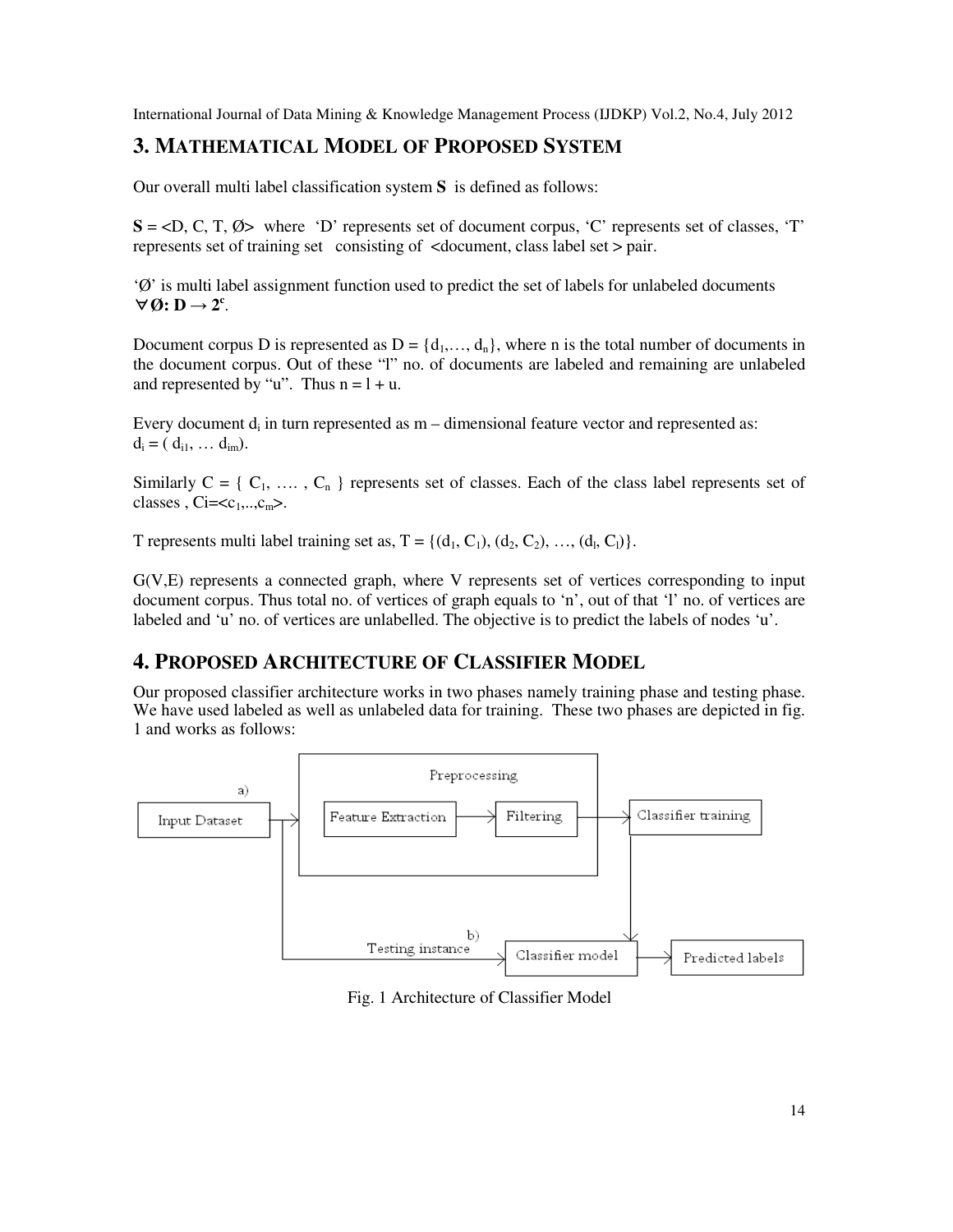**3.1) Training phase:** From the fig.1 a) part represents training phase. Preprocessed data is given as input to this phase.

**Preprocessing:** This phase converts the input dataset into the form of weighted graph. The input data set is represented in the form of vector space model. It uses TF \* IDF measure for every term. It constitutes of feature extraction and filtering stage.

**Feature extraction:** To this sub stage, input is input document corpus, D.  $|D|=n$  i.e. n=1+u . as per mathematical model description. So given input as D, this phase constructs a graph G(V,E) with  $|V|=n$ . Each vertex Vi represents document instance  $d_i$ . Relationship between pair of vertices is represented by edge E. The adjacency matrix A∈Rnxn is computed to represent the edge weight using cosine similarity measures. We have captured the correlation among different classes by computing matrix [B]kxk for representing relationship between classes.

Filtering: In this, Matrix A is sparcified and reweighed using K-nn approach and produce matrix W. A⇒W ERnxn. This graph sparcification can lead to improved efficiency in the label inference stage.

3.1.2) Classifier training: To this phase specified graph W acts as an input. Given this graph W and label information. This phase infers labels of unlabeled documents. It estimates a continuous classification function F on W i.e.

 $F \in R_{\text{iv}}$ <sub>klxkl</sub> Where |v| is number of vertices and |c| is number of class labels.

F:  $W \rightarrow \hat{C}_U$  ... Where  $\hat{C}_U$  is estimated label set for unclassified document.

It estimates soft labels of unlabeled doc. By optimizing the energy function by generating confidence matrix [P]nxn.

3.2) Prediction phase: Prediction is made by classifier model generated by training phase. Our prediction policy works on the smoothness assumption of SSL which states that "If two input points x1, x2 are in high density region are closer to each other then so should be the corresponding outputs  $y_1, y_2$ ". Closeness between the two document instance can be identified by W. Relation between corresponding class labels can be computed by weighted dot product piBpj . If assignment of class labels pi and pj are relevant to doc. di and dj then we would expect Wi,j  $\approx$ piBpj and uses following smoothness function to predict the labels of unlabeled doc.

$$
\emptyset = \sum\nolimits_{i,j=1}^{n} (W_{i,j} - \sum\nolimits_{i,k=1}^{m} p_{i} B p_{j})
$$

## **5. WORKING OF PROPOSED MODEL**

Input:  $D = \{d_1, \ldots, d_n\}$ , T

Output: Labels  $C^U$  (Labels for unlabeled doc. instances)

1.Represent input doc. Corpus D in vector space model D⇒V

 $∀ d<sub>i</sub>=(W<sub>ii</sub>, W<sub>2i</sub>, ....., W<sub>ti</sub>)$ 

Where  $W_{ii}$  is the weight of the word i in the doc. j and computed by tflDf

2. Constructs a weighted undirected graph G(V $\Rightarrow$ G) represented as a adjacency matrix [A]<sub>nxn</sub>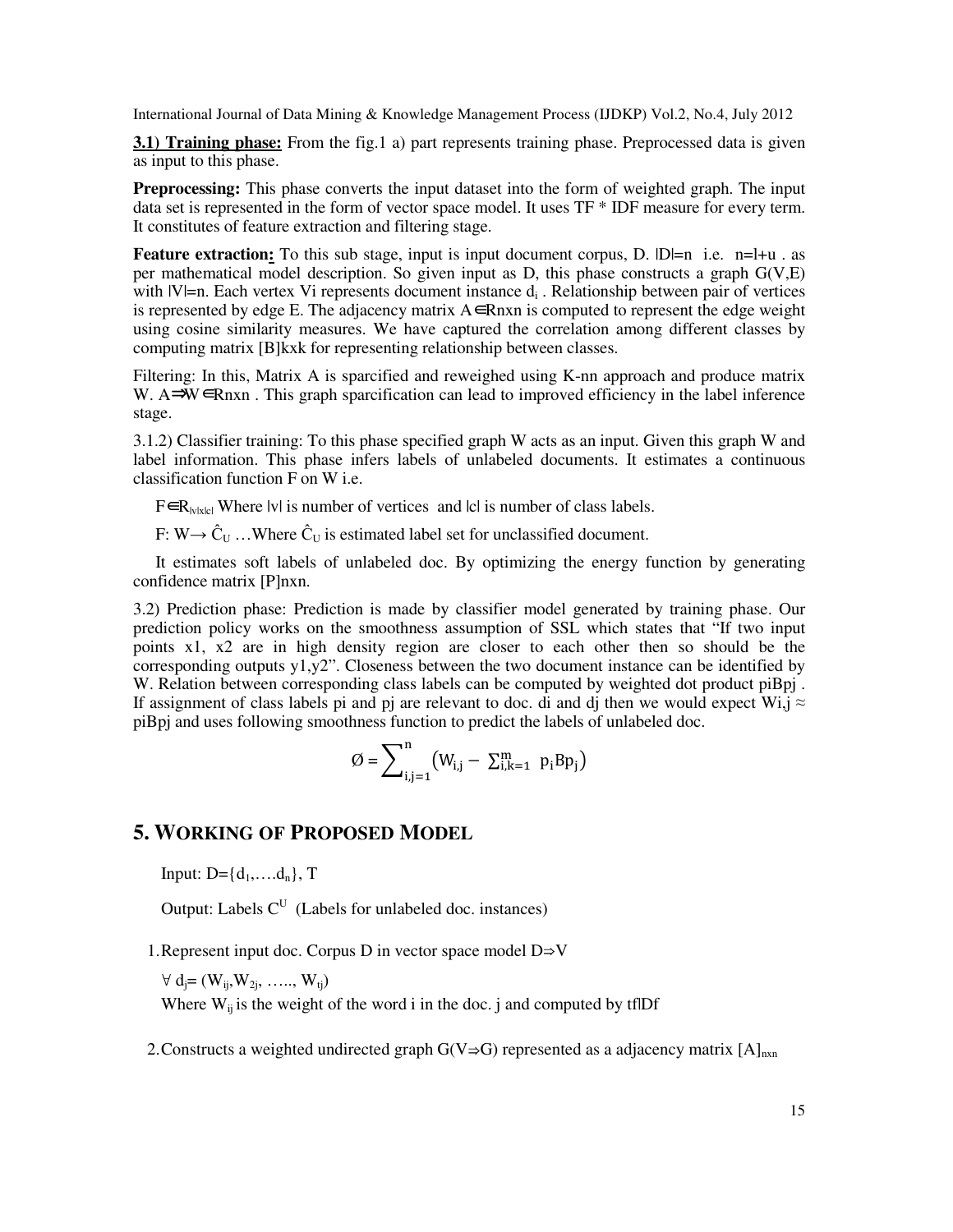3.Sparcify a reweighed G for noise removal  $A \Rightarrow W \in R^{n \times n}$ 

4.Train the classifier, define energy function F to propagate soft labels to unlabeled doc. and  $F: W \rightarrow \hat{C}_{U}$ 

Where  $\hat{C}$  is estimated labels generate confidence score matrix

5.Predict the class labels using smoothness function

$$
\emptyset = \sum_{i,j=1}^{n} (W_{i,j} - \sum_{i,k=1}^{m} p_i B p_j)
$$

## **6. EXPERIMENTATIONS AND RESULT DISCUSSION**

In order to evaluate the performance of our proposed classification approach, we conducted experiments in order to-

- Investigate the performance of our classification model based on semi supervised learning in terms of accuracy, F-measure, precision and recall .
- Investigate the performance of our proposed model against few popular supervised methods for multi label text classification.

We evaluated our approach under a WEKA-based [23] framework running under Java JDK 1.6 with the libraries of MEKA and Mulan [21][22]. Jblas library for performing matrix operations while computing weights on graph edges. Experiments ran on 64 bit machines with 2.6 GHz of clock speed, allowing up to 4 GB RAM per iteration. Ensemble iterations are set to 10 for EPS. Evaluation is done in the form of  $5 \times 2$  fold cross validation on each dataset. We first measured the accuracy, precision, Recall after label propagation phase is over.

#### **6.1 Datasets used for Experimentations**

We tested the performance of our proposed model on four bench mark datasets namely Enron , Slashdot , Bibtex and Reuters. Table I summarizes the statistics of datasets that we used in our experiments.

| <b>Dataset</b> | No. of document | No. of Labels | <b>Attributes</b> |
|----------------|-----------------|---------------|-------------------|
|                | instances       |               |                   |
| Slashdot       | 3782            | 22.           | 500               |
| Enron          | 1702            | 53            | 1001              |
| <b>Bibtex</b>  | 7395            | 159           | 1836              |

TABLE I: STATISTICS OF DATASETS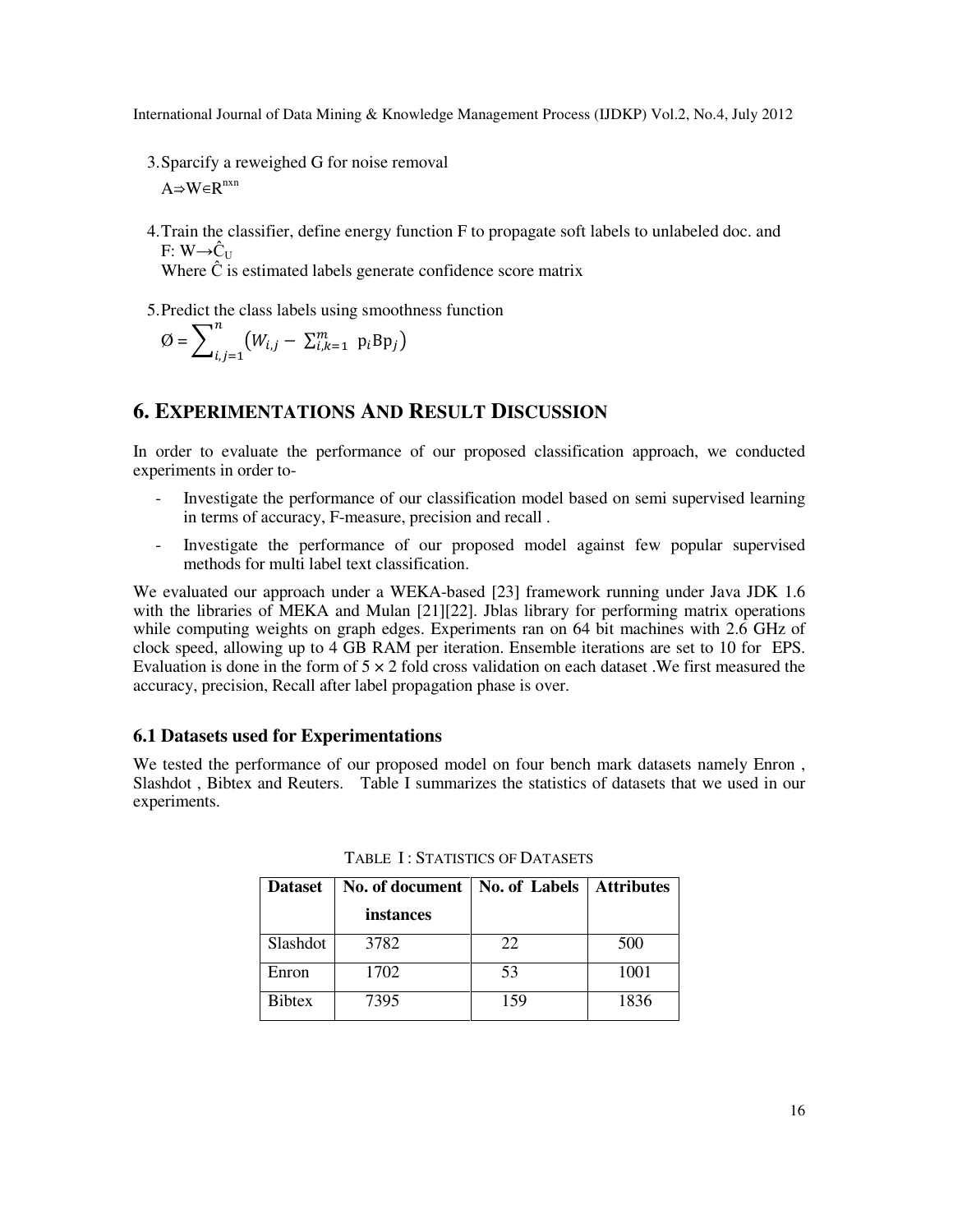Enron dataset contains email messages. It is a subset of about 1700 labeled email messages[21]. BibTeX data set contains metadata for the bibtex items like the title of the paper, the authors, etc. Slashdot dataset contains article titles and partial blurbs mined from Slashdot.org[22].

We first measured the accuracy, precision ,Recall and after label propagation phase is over. Figure 2 shows comparison of accuracy measured for each dataset. In order to evaluate the performance of our classifier model using SSL approach, we compared the results of few popular supervised algorithm such as Binary Relevance (BR),C4.5, SVM-HF, Classifier chains method(CC), Pruned Sets Method (PS) and our proposed approach (referred as lblMLTC). Fig. 3 represents comparison of accuracy measured between our lblMLTC and other supervised approach on the same benchmark datasets.

We used accuracy measure proposed by Godbole and Sarawagi in [13] . It symmetrically measures how close  $y_i$  is to Zi ie estimated labels and true labels. It is the ratio of the size of the union and intersection of the predicted and actual label sets, taken for each example and averaged over the number of examples. The formula used by them to compute accuracy is as follows:



Fig. 2 Comparison of results measured using lblMLTC on four benchmark datasets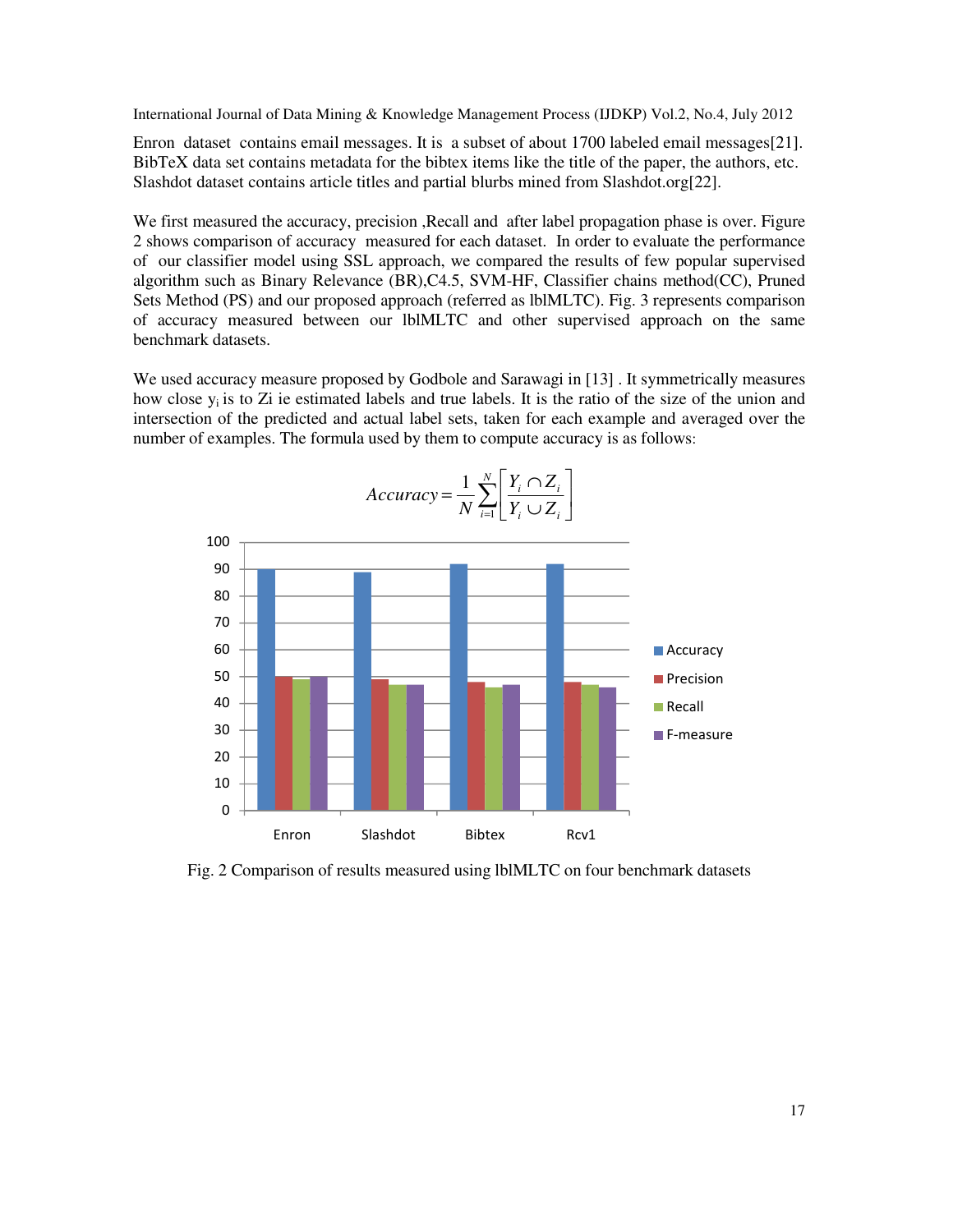

Fig. 3 comparison of accuracy measured using lblMLTC and other popular supervised approaches.

## **7. CONCLUSION**

A new multi-label text classification model using a graph based representation and semi supervised learning has been described. In our classification model we incorporated document similarity along with class label correlation in order to improve accuracy of multi label text classifier.We have used semi-supervised learning to utilize the unlabeled data for text classification.We have evaluated our classification model against small scale as well as large scale datasets. Experimental results show that our model offers reasonably good accuracy. Empirical studies show that our approach is quite competitive against supervised multi-label text classification techniques. Use of cosine similarity measure may ignore some aspects of semantic relationship between text documents which can affect accuracy. However In future, along with vector space model of text representation use of more robust feature extraction technique like LSI or NMF may be incorporated in order to reduce rate of misclassification.

#### **REFERENCES**

- [1] J. Zhu. Semi-supervised learning Literature Survey. Computer Science Technical Report TR 1530, University of Wisconsin – Madison , 2005.
- [2] Olivier Chapelle, Bernhard Schfolkopf, Alexander Zien. Semi-Supervised Learning 2006, 03-08, MIT Press.
- [3] G. Tsoumakas, I. Katakis. Multi-label classification: An overview. International Journal of Data Warehousing and Mining, 3(3):1-13, 2007.
- [4] A. Santos, A.Canuto, and A.Neto, "A comparative analysis of classification methods to multi-label tasks in different application domains", International journal of computer Information systems and Industrial Management Applications". ISSN: 2150-7988 volume 3(2011), pp. 218-227.
- [5] R.Cerri, R.R. Silva, and A.C. Carvalho, "Comparing Methods for multilabel classification of proteins using machine learning techniques", BSB 2009, LNCS 5676,109-120,2009.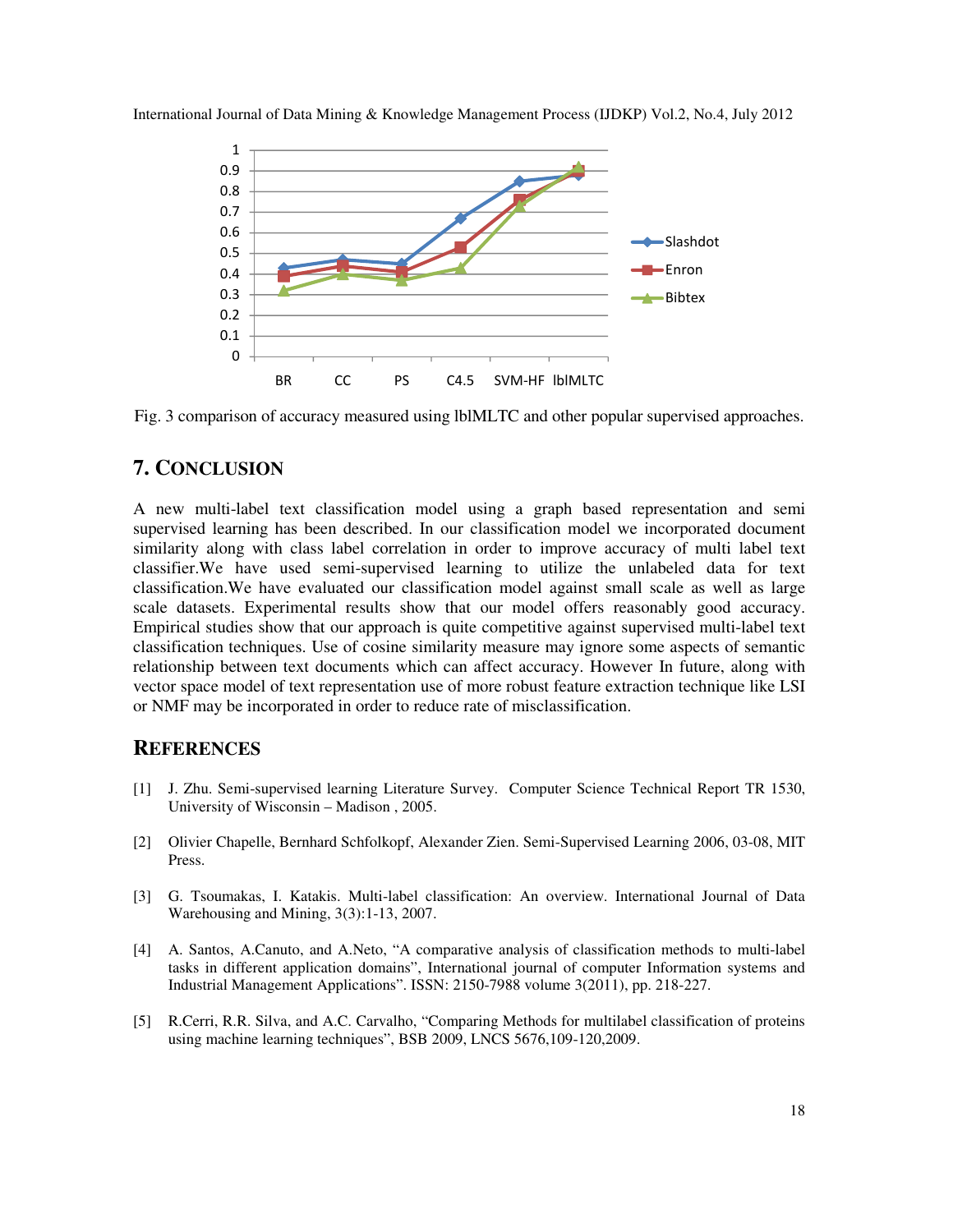- [6] G. Tsoumakas, G.Kalliris and I. Vlahavas, " Effective and efficient multilabel classification in domains with large number of labels", Proc.Of the ECML/PKDD 2008 workshop on Mining Multidimensional Data (MMD' 08)(2008) 30-44.
- [7] Nigam, K., McCallum, A. K., Thrun, S., & Mitchell, T. M. (2000). Text classification from labeled and unlabeled documents using EM. Machine Learning,39, 103–134.
- [8] Y. Liu, R. Jin, L. Yang. Semi-supervised Multi-label Learning by Constrained Non-Negative Matrix Factorization .In: AAAI, 2006.
- [9] Z. Zha, T. Mie, Z. Wang, X. Hua. Graph-Based Semi-Supervised Learning with Multi-label. In ICME. page 1321-1324, 2008.
- [10] G. Chen, Y. Song, C. Zhang. Semi-supervised Multi-label Learning by Solving a Sylvester Equation. In SDM, 2008.
- [11] Semi-supervised Nonnegative Matrix factorization. IEEE. January 2011.
- [12] Qu Wei , Yang, Junping, Wang. Semi-supervised Multi- label Learning Algorithm using dependency among labels. In IPCSIT vol. 3 2011.
- [13] S.Godbole and S. Sarawagi , "Discriminative methods for multi-labeled classification", 8th Pacific-Asia Conference on Knowledge Discovery and Data Mining, 2004.
- [14] R. Angelova, G.Weikum . "Graph based text classification : Learn from your neighbours". In SIGIR'06, ACM , 1-59593-369-7/06/0008".
- [15] T.Jebara , Wang and chang , "Graph construction and b-matching for semi supervised learning". In proceedings of ICML-2009.
- [16] Thomas, Ilias & Nello. " scalable corpus annotation by graph construction and label propogation". In proceedings of ICPRAM, 25-34, 2012.
- [17] P. Talukdar , F. Pereira. " Experimentation in graph based semi supervised learning methods for class instance acquisition". In the proceedings of 48th Annual meet of ACL. 1473-1481.2010.
- [18] X. Dai, B. Tian , J. Zhou , J. Chen. "Incorporating LSI into spectral graph transducer for text classification". In the proceedings of AAAI. 2008.
- [19] S.C.Dharmadhikari, Maya Ingle, parag Kulkarni .Analysis of semi supervised methods towards multilabel text classification. IJCA , Vol. 42, pp. 15-20 ISBN :973-93-80866-84-5.
- [20] S.C.Dharmadhikari, Maya Ingle, parag Kulkarni .A comparative analysis of supervised multi-label text classification methods. IJERA , Vol. 1, Issue 4, pp. 1952-1961 ISSN : 2248-9622.
- [21] http://mulan.sourceforge.net/datasets.html
- [22] http://MEKA.sourceforge.net
- [23] www.cs.waikato.ac.nz/ml/weka/
- [24] J. Read, B. Pfahringer, G. Homes and E.Frank , "Classifier chains for multi-label classification"., Proc. Of European Conference on Machine Learning and knowledge discovery in Databases, LNAI 5782(254-269),2009.